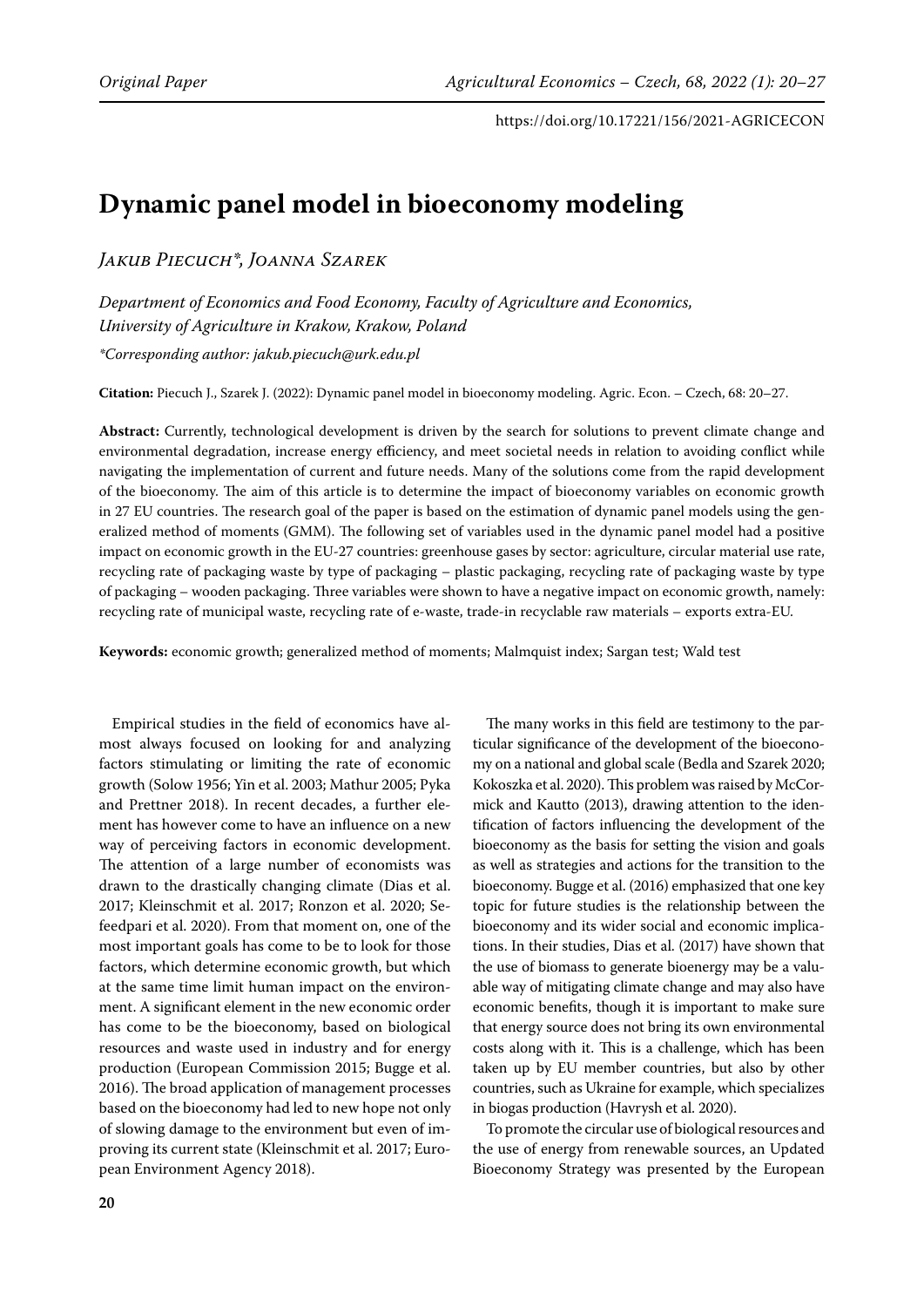Commission (2018). The transformation of the system towards climate neutrality is amongst other things an integral part of the European Green Deal (European Commission 2019), National Energy and Climate Plans (European Commission 2015), and the Framework Strategy for a stable energy union based on a forwardlooking climate change policy (European Commission 2015). The bioeconomy sector generated almost 5% of the EU's GDP, occupying 9% of the workforce (Bugge et al. 2016). The crisis caused by the COVID-19 pandemic is probably contributing to the slowing of the development of the bioeconomy. Employment in basic sectors of production fell by slightly over 4% in Q2 of 2020 compared to the same period in 2019, while the total number of hours worked has decreased by 5.6%. By contrast, the gross value added of production sectors rose by 0.1% (European Commission 2020). At this stage, it is not yet possible to define in detail the impact of the ongoing pandemic on the bioeconomy. The epidemiological situation has forced the majority of countries to shut down their economies for a certain time, having an effect on the global food system. One direct effect of this situation will be to lead the strongest economies to increase the competitiveness of their domestic products, and that in turn accelerates the adaptation of circular agriculture to the current nature of the agricultural activity (Solow 1956). The bioeconomy may thus make the agricultural economy in the post-COVID-19 era more resilient by providing farms with nutrients on a cyclical basis and improving soil quality by enriching organic matter and minimizing environmental pollution (Lal et al. 2020).

The development of a global bioeconomy requires appropriate logistical infrastructure to support the trade-in biomass and semi-finished products (Sefeedpari et al. 2020), in turn making it necessary to introduce processes of optimization to minimize the impact on the bioeconomy value chain. The use of biomass requires the environmental and economic effects of inputs to be taken into consideration, along with product lifecycle analysis (Muradin and Kulczycka 2020). Forecasts of development in the field of the bioeconomy in the EU by 2030 and 2050 indicate that bioenergy will become less important, while the position of biomaterials and ecosystem services will improve significantly as a result of efforts to strengthen the competitiveness of the European economy and create new jobs. The importance of biomass used for production is already growing today, as is the use of innovative biomaterials such as bio-based chemicals, lubricants and bioplastics, which offer high added value (Fritsche et al. 2020).

The purpose of the article is to provide answers to two assumed research theses. The first assumption is that there is a process of economic convergence between countries of the EU. The second assumption is that the development of the bioeconomy has a positive effect on economic growth. These research theses were verified based on a constructed dynamic panel model. Another important aspect of the work is to draw attention to emerging possibilities of analyzing and modeling real data describing current trends in the bioeconomy. The work also fills a gap in research in the field of macroeconometric modeling of the bioeconomy sector and estimation of its impact on economic growth.

## **MATERIAL AND METHODS**

**Data collection and description of the case study.**  Measurement of the contribution of the bioeconomy to the general state of countries' economies is certain to become an important indicator of development over the decades to come. Currently, there is no commonly applied method for measuring progress in the achievement of goals set out by policies and strategies in the area of the bioeconomy. In addition, given the differences between the restrictions, possibilities and priorities of individual countries, it is a big challenge to develop a single way of assessing the contribution of the bioeconomy to the national economy (Bracco 2016). The article sets out the construction of a macro-econometric model of growth taking into consideration 19 variables defining the bioeconomy [list provided in Table S1 in electronic supplementary material (ESM); [for ESM see the electronic version](https://www.agriculturejournals.cz/web/agricecon.htm?type=easForDoiArticle&id=156_2021-AGRICECON)] and 8 time variables. GDP *per capita* was adopted as the explanatory variable. The descriptive statistics for selected diagnostic variables are presented in Table S2 in ESM [\(for ESM see the electronic version\)](https://www.agriculturejournals.cz/web/agricecon.htm?type=easForDoiArticle&id=156_2021-AGRICECON). Panel data from 27 EU countries were used for the analysis. The adopted time horizon was 2010 to 2017 with annual data frequency. The generalized method of moments (GMM) was used for the construction of dynamic panel models. GMM was used for the construction of dynamic panel models. The model, written in the firstdifference form:

$$
\Delta y_{it} = (1 - \beta) \Delta (y_{i, t-1}) + \Delta x_{it} \delta + \Delta v_t + \Delta u_{it}
$$
 (1)

where:  $\Delta x_{it} = x_{it} - x_{i,t-1}$ ;  $v_t$  – a random variable symmetric with respect to 0, understood as a random disturbance;  $u_{it}$  – non-negative random components with expected value greater than 0, showing ineffectiveness;  $\delta$  – constant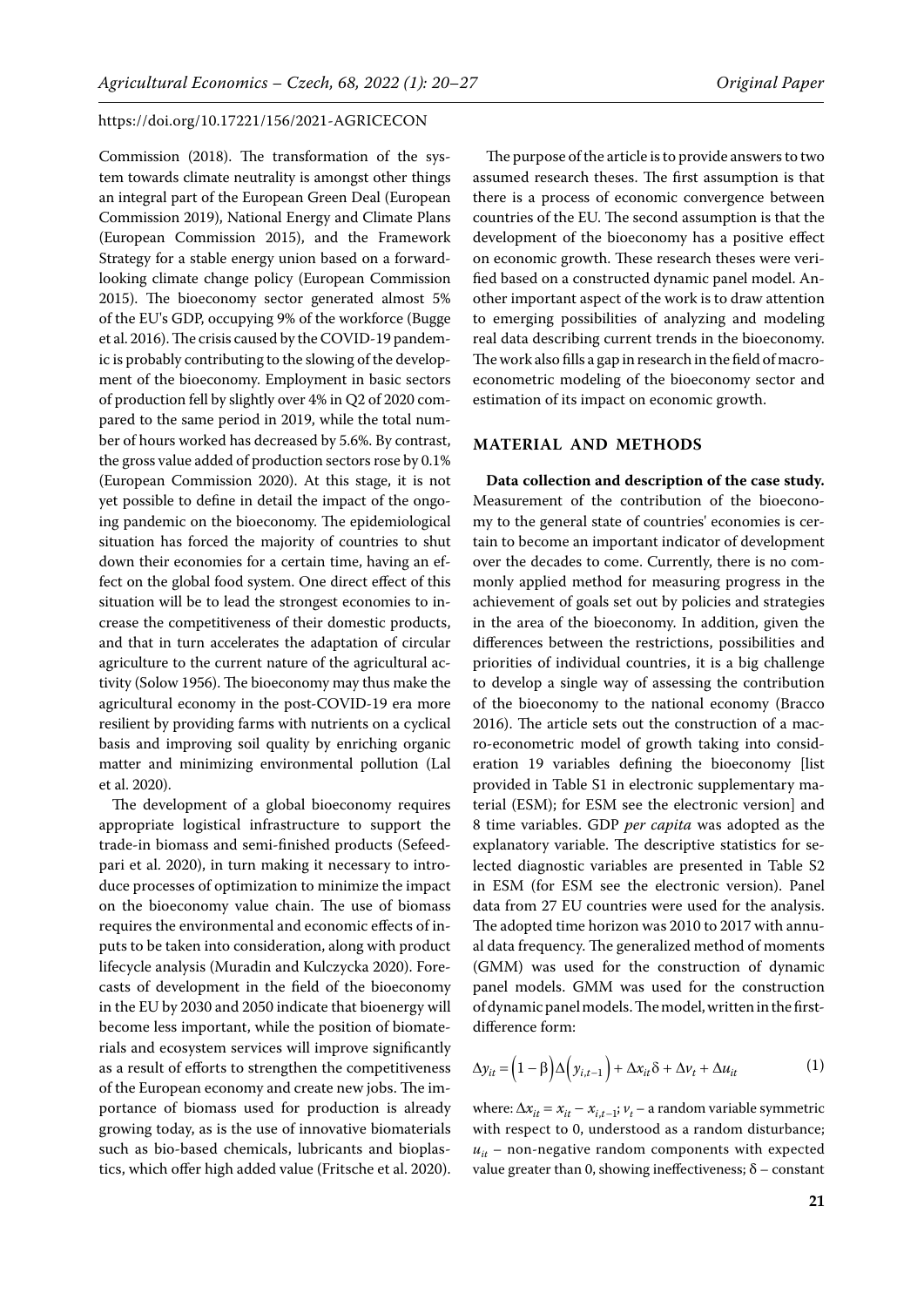(2) (3) 223 334 ,1 ,1 000 0 0 0 3 000 0 0 0 4 000000 *iii L iii i i T i T iT yxx t yxx t Z y x x tT* − − ∆∆∆ … = ∆∆∆… <sup>=</sup> <sup>=</sup> …∆ ∆ ∆ = 2 2 3 3 ,1 ,1 00 0 0 3 0 0 0 0 4 0000 *i i L i i i iT iT y x t y x t Z y x tT* − − ∆ ∆ … = ∆∆… <sup>=</sup> <sup>=</sup> …∆ ∆ = 

The system GMM estimator is a much better tool for avoiding bias. The basic assumption of the system estimator is the calculation of the  $(t - 2)$  system of the firstdifference model, as well as the  $(t - 2)$  of equations, for which undifferentiated levels of variables have been defined. However, it is still no less obligatory to take additional conditions into account, due to the individual effects that exist in the model for equations in levels.

In the event that the additional explanatory variable is a strictly exogenous variable or a predetermined variable, the matrix of instruments for the *i*<sup>th</sup> observation takes the form of Equation (2).

If the additional explanatory variable is an endogenous variable, the matrix of instruments for the *i*<sup>th</sup> observation is as in Equation (3).

The instruments matrix in levels, as well as in first differences, is presented in Equation (4).

$$
Z_i^S = \begin{bmatrix} Z_i^D & 0 \\ 0 & Z_i^L \end{bmatrix}
$$
 (4)

As a result, the system GMM estimator takes the form:

$$
\hat{\alpha}_D = \left(\tilde{X}_s Z^S W_N Z^{S'} \tilde{X}_s\right)^{-1} \tilde{X}_s Z^S W_N Z^{S'} \tilde{y}
$$
\n<sup>(5)</sup>

where:  $W_N$  – weight matrix [Equation (6)]

The weight matrix for the initial two-step GMM estimator was determined as in Equation (6):

$$
W_N = \left(\frac{1}{N} \sum_{i=1}^{N} Z_i^S \, H_S Z_i^S\right)^{-1} \tag{6}
$$

The covariance matrix for the analyzed estimator is estimated using the Equation (7).

**Verification of significance of the model.** The significance of the estimated model was assessed based on Arellano-Bond tests for autocorrelation of 1st *AR*(1) and  $2<sup>nd</sup>$  order  $AR(2)$ , the Sargan test and the Wald test. The Arellano-Bond test for autocorrelation (Arellano and Bond 1991) is used to verify the null hypothesis that supposes the absence of  $2<sup>nd</sup>$  order autocorrelation of the random component in the first-difference model.

Assuming that the random components are homoskedastic, though still correlated in a specific way, it means that they create an autoregressive first-order process:

$$
\varepsilon_t = \rho_1 \varepsilon_{t-1} + u_t \tag{8}
$$

where  $\varepsilon_t$  – white noise;  $\rho_1$  – first-order autocorrelation coefficient,  $|\rho_1|$  < 1

In the case where the random components create a first-order autoregressive process, the autoregressive coefficient of each successive, arbitrary order τ takes the form:

$$
\rho_t = \frac{\text{cov}\left(\varepsilon_t, \varepsilon_{t-\tau}\right)}{\sigma^2} = \rho_t^{\tau} \tag{9}
$$

In the results for the estimated model, the occurrence of 1<sup>st</sup> order autocorrelation should be expected, due to the fact that because  $\varepsilon_{it}$  (random component) are independent, the first differences  $\varepsilon_{it}$  show 1<sup>st</sup> order autocorrelation. The appearance in the model of autocorrelation of an order higher than 1 would mean that the moment conditions are not met, which can only mean the wrong instruments were selected during the GMM estimation. For this reason, it is necessary

$$
\hat{\Sigma}_{\hat{\alpha}} = N\left(\tilde{X}^{\dagger}ZW_{N}Z^{\dagger}\tilde{X}\right)^{-1}\tilde{X}ZW_{N}\left(\sum_{i=1}^{N}Z_{i}\Delta\hat{u}_{i}\Delta\hat{u}_{i}^{\dagger}\right)W_{N}Z^{\dagger}\tilde{X}\left(\tilde{X}^{\dagger}ZW_{N}Z^{\dagger}\tilde{X}\right)^{-1}
$$
\n(7)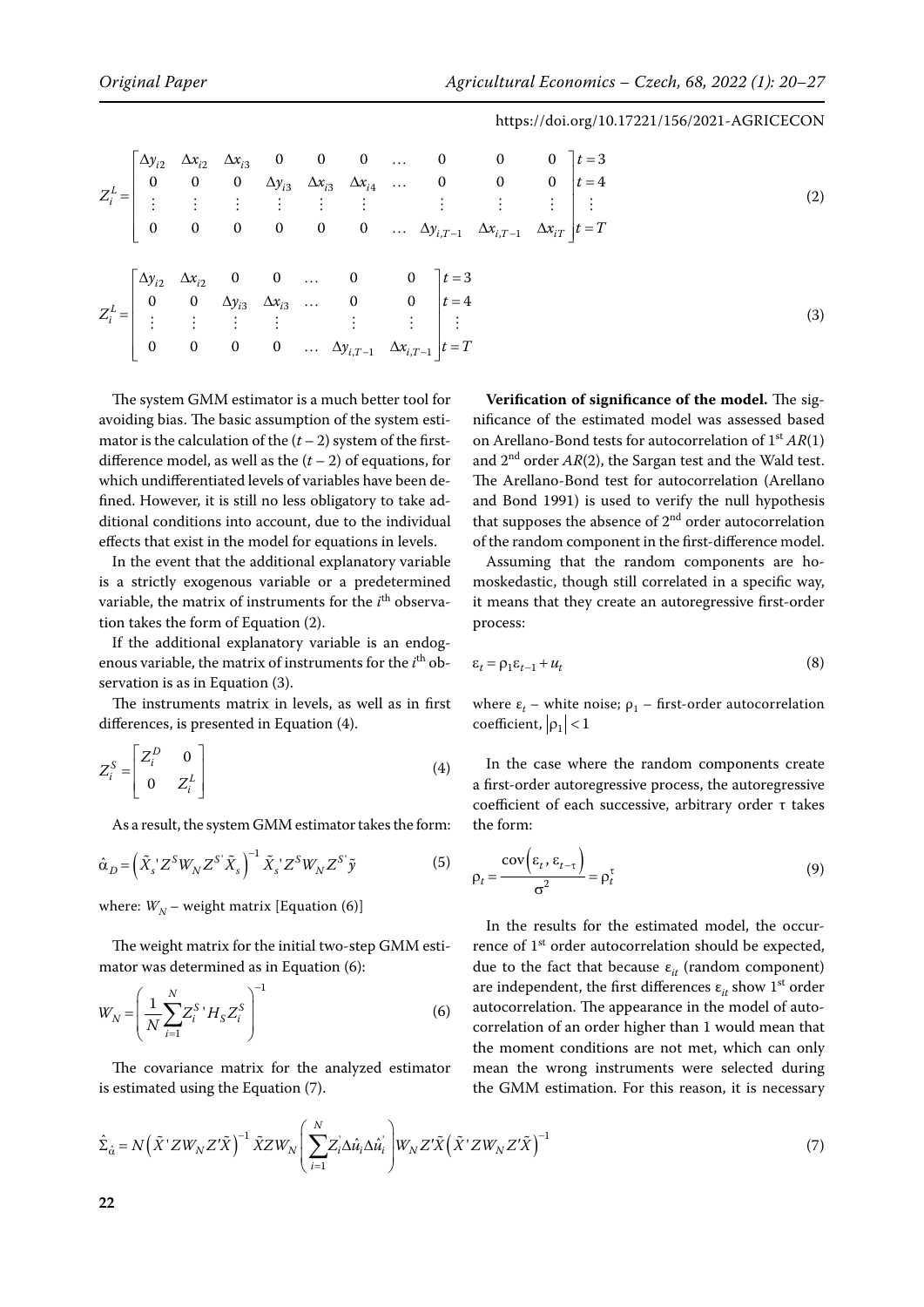to reject the null hypothesis about the absence of autocorrelation of random components of the order *AR*(1) (Baltagi 1995). An alternative way of assessing the quality of the model is the Sargan test for the over-identification of restrictions and their corresponding degrees of freedom. In that case, all instruments in the model are exogenous, and so not correlated with the random component of the model ε<sub>*it*</sub>.

As a result, an estimation of an additional model is performed, in which the rest of the model is made up of dependent variables, and all instruments are explanatory variables. In summary, in the Sargan test, the null hypothesis says that the choice of instruments was appropriate, and the alternative hypothesis assumes an incorrect choice of instruments (Arellano and Bond 1991). Furthermore, if the null hypothesis is true, then there is no correlation of instruments with random errors. The Wald test is a test for general significance and the corresponding degrees of freedom. It offers the possibility of testing the overall significance of variables, for both determinants and time variables (Ronzon et al. 2020). The null hypothesis assumes that all variables tested are insignificant overall. The alternative hypothesis says that the tested set of variables is significant overall. The overall significance of the tested variable is checked by means of the *F*-statistic, which takes the form:

$$
F = \left[ \left( Rb - q \right) \left( RV(b)R' \right)^{-1} \right] \left( Rb - q \right) \tag{10}
$$

where:  $R$  – zero-one matrix of known elements with dimensions *J* by *n* (*n* – number of parameters; *J* – number of linear restrictions planed on *n* parameters); *q* – vector; *b* – matrix of assessment of parameters of the model, *V*(*b*) – covariance matrix.

If  $F < w$ , then there are no grounds to reject  $H_0$ , but where  $F > w H_0$  is rejected in favor of  $H_1$  (where:  $w$  – critical value, with the distribution  $\chi^2$  with *J* degrees of freedom).

The time series are stationary, which was confirmed during the Dickey-Fuller test using the akaike information criterion (AIC).

## **RESULTS AND DISCUSSION**

**Dynamic panel model.** Based on panel data collected from 27 member states of the EU concerning 19 explanatory variables, a dependent variable and 7 time variables, a dynamic panel model was constructed, the parameters of which are shown in Table 1.

Based on the results obtained from the dynamic panel model estimation, there was found to be a process of economic convergence occurring between the 27 EU countries, which is shown by the value of the dependent variable *Y*(–1) equal to 1.9411. This result means that countries with a lower level of wealth in the initial period were characterized by a faster rate of economic growth compared to countries, which were more wealthy at the outset. The results obtained indicate differences in the response of individual economies of the EU to the consequences of the global financial crisis of 2008. Less developed member states, especially those located in Central Europe, coped with the economic recession a little more easily and, over the course of the second decade of the 21<sup>st</sup> century, systematically made up for the distance between them and the most developed countries of the grouping. It is however worth emphasizing that the changes which took place over the analyzed period of time, despite spatial differences, had a negative impact on economic growth for the EU as a whole.

One of the determinants of economic growth which certainly contributed to an increase in the rate of convergence between economies of the EU was the development of the bioeconomy in European countries. This is indicated by the results obtained when constructing the dynamic panel model using the two-step GMM taking into consideration variables reflecting the degree of advancement of the bioeconomy and time variables with the dependent variable GDP *per capita* (Table 1). Of all the variables, used to construct the model, describing the impact of the bioeconomy on the dependent variable (GDP *per capita*), the following had a positive impact: greenhouse gases by sector: agriculture, circular material use rate, recycling rate of packaging waste by type of packaging – plastic packaging, recycling rate of packaging waste by type of packaging – wooden packaging.

In turn, the following variables had a negative impact on economic growth: recycling rate of municipal waste, recycling rate of e-waste, trade-in recyclable raw materials – exports extra-EU. A further reduction in insignificant variables led to a worsening in the parameters of the model. Explanations of results can be linked with the results of mutual correlation between these variables and GDP *per capita* (Table 2).

**Assessment of significance of the model.** The significance of the estimated model was assessed based on Arellano-Bond tests for autocorrelation of  $1<sup>st</sup> AR(1)$  and  $2<sup>nd</sup>$  order  $AR(2)$ , the Sargan test and the Wald test.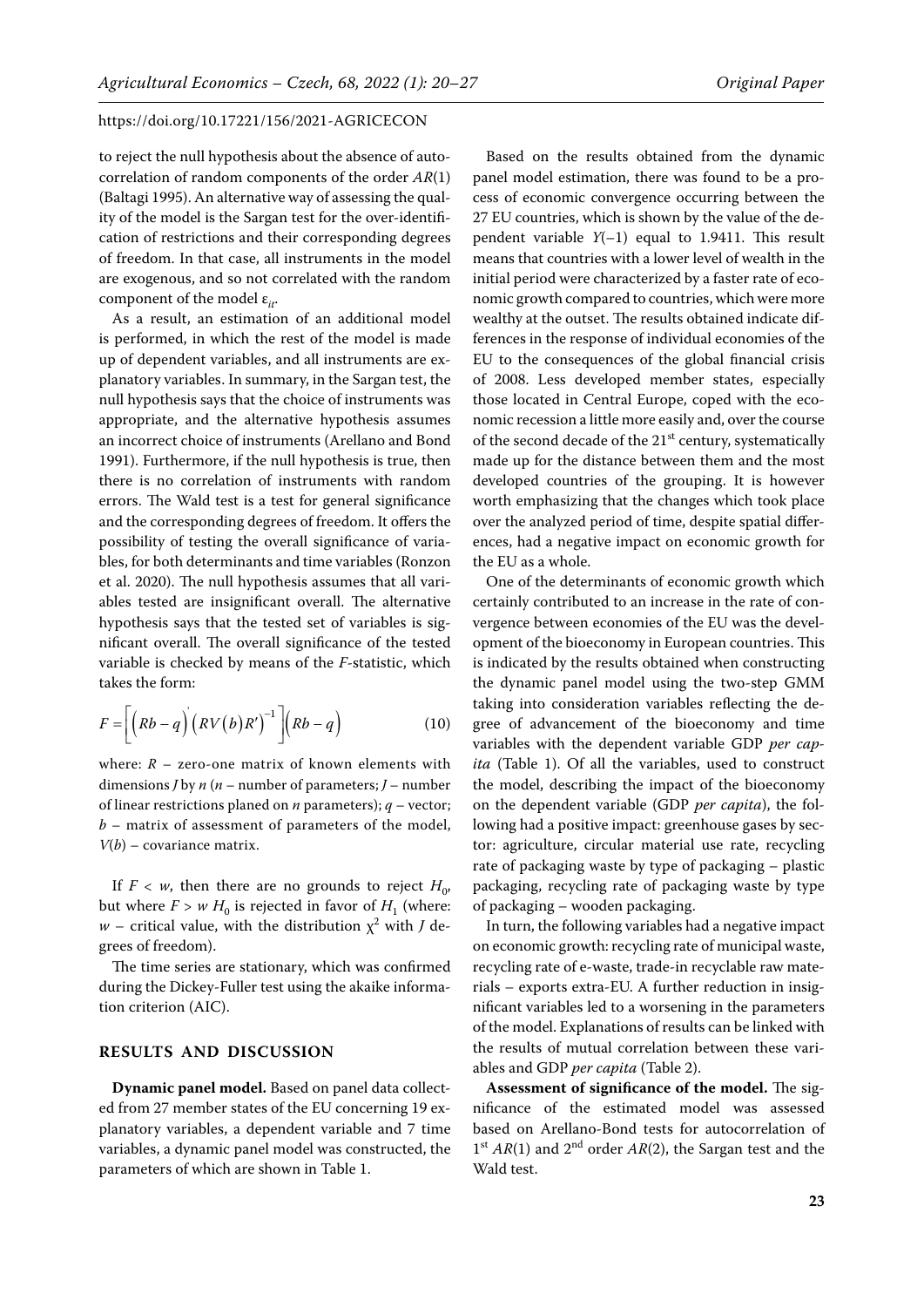| Variable       | Coefficient | $\ensuremath{\mathsf{SE}}$ | $\boldsymbol{z}$ | $P$ -value | Significance        |
|----------------|-------------|----------------------------|------------------|------------|---------------------|
| $Y(-1)$        | 1.9411      | 0.5222                     | 3.7170           | 0.0002     | ***                 |
| $X\mathbf{1}$  | 0.0129      | 0.0467                     | 0.2759           | 0.7826     |                     |
| $X\!2$         | $-0.01165$  | 0.0510                     | $-0.2286$        | 0.8192     |                     |
| X <sub>3</sub> | $-0.0200$   | 0.0242                     | $-0.8276$        | 0.4079     |                     |
| $X\!4$         | 0.0931      | 0.0536                     | 1.7390           | 0.0820     | $\Phi$              |
| X5             | 0.0507      | 0.0850                     | 0.5962           | 0.5510     |                     |
| X6             | 0.0976      | 0.0721                     | 1.3550           | 0.1756     |                     |
| $X\!7$         | 0.0254      | 0.0316                     | 0.8036           | 0.4217     |                     |
| $X\mathbf{8}$  | $-0.0179$   | 0.0114                     | $-1.5730$        | 0.1157     |                     |
| X9             | $-0.1481$   | 0.1114                     | $-1.3290$        | 0.1838     |                     |
| $X10$          | 0.0433      | 0.1381                     | 0.3138           | 0.7537     |                     |
| X11            | $-0.3285$   | 0.1869                     | $-1.7580$        | 0.0788     |                     |
| X12            | 1.1957      | 0.7597                     | 1.5740           | 0.1155     |                     |
| X13            | 0.1950      | 0.1120                     | 1.7410           | 0.0816     | $\boldsymbol{\psi}$ |
| X14            | 0.7021      | 0.3924                     | 1.7890           | 0.0736     | ∗                   |
| X15            | 0.1167      | 0.0649                     | 1.7980           | 0.0721     | $\boldsymbol{\psi}$ |
| X16            | $-0.0515$   | 0.0362                     | $-1.4230$        | 0.1547     |                     |
| X17            | $-0.1544$   | 0.0937                     | $-1.6470$        | 0.0995     | $\pm$               |
| X18            | $-0.0339$   | 0.0187                     | $-1.8090$        | 0.0704     | $\boldsymbol{\psi}$ |
| X19            | $-0.0039$   | 0.0082                     | $-0.4724$        | 0.6366     |                     |
| ${\cal T}2$    | $-18.4953$  | 10.7008                    | $-1.7280$        | 0.0839     | $\boldsymbol{\psi}$ |
| <b>T3</b>      | $-18.4914$  | 10.6816                    | $-1.7310$        | 0.0834     | ÷                   |
| <b>T4</b>      | $-18.4730$  | 10.6699                    | $-1.7310$        | 0.0834     | $\psi$              |
| T <sub>5</sub> | $-18.5039$  | 10.6903                    | $-1.7310$        | 0.0835     | 崇                   |
| T <sub>6</sub> | $-18.4958$  | 10.6892                    | $-1.7300$        | 0.0836     | 華                   |
| T7             | $-18.5500$  | 10.7104                    | $-1.7320$        | 0.0833     | $\psi$              |
| T <sub>8</sub> | $-18.5479$  | 10.7201                    | $-1.7300$        | 0.0836     | $\Phi$              |

| Table 1. Results of the dynamic panel model estimation using the two-step GMM taking into consideration time |  |  |
|--------------------------------------------------------------------------------------------------------------|--|--|
| variables with the dependent variable GDP <i>per capita</i>                                                  |  |  |

\*\*\*High significance; \*lower significance; *z* – estimated parameter; GMM – generalized method of moments Source: Author's calculation based on Eurostat (2021)

| Table 2. Linear correlation coefficients for sample observations |
|------------------------------------------------------------------|
|------------------------------------------------------------------|

| GDP per capita | X4     | X13       | X14       | X15       |                |
|----------------|--------|-----------|-----------|-----------|----------------|
| 1.0000         | 0.1272 | $-0.0011$ | $-0.2279$ | $-0.1036$ | GDP per capita |
|                | 1.0000 | 0.2264    | 0.0179    | 0.4718    | X4             |
|                |        | 1.0000    | $-0.0764$ | 0.1474    | X13            |
| –              | -      |           | 1.0000    | 0.0700    | X14            |
| –              | -      | -         |           | 1.0000    | X15            |

Critical value (for two-sided 5% critical area) =  $0.1335$  for  $n = 216$ Source: Author's calculation based on Eurostat (2021)

The results of verification of the signification of the constructed model are presented in Table 3.

The result of the  $AR(1)$  test for error  $z = -2.3297$  $(P$ -value = 0.0198) means the conditions of moments are met, and thus that the choice of instruments when estimating the model was correct. First differences  $\varepsilon$ <sub>*it*</sub> show a 1<sup>st</sup> order autocorrelation, while at the same time there is  $2<sup>nd</sup>$  order autocorrelation of the random com-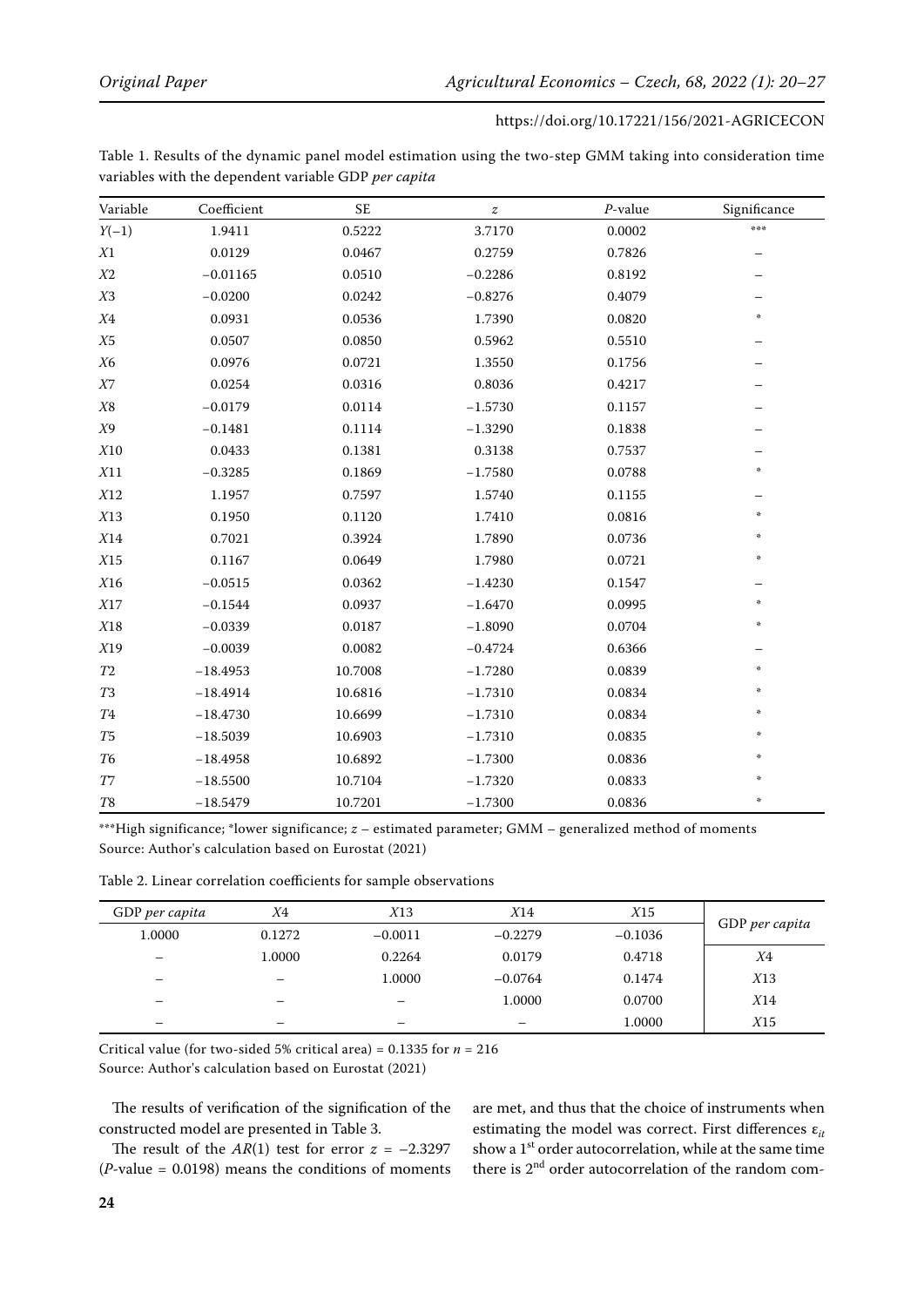Table 3. Results of the assessment of the significance of the estimated model

| <b>Test</b>                          | Result                          |  |  |
|--------------------------------------|---------------------------------|--|--|
| Sum of squared residuals             | 20.5269                         |  |  |
| Residual standard error              | 0.3560                          |  |  |
| Number of instruments                | 53                              |  |  |
| Test $AR(1)$ for error               | $z = -2.3297(0.0198)$           |  |  |
| Test $AR(2)$ for error               | $z = -0.2192(0.8265)$           |  |  |
| Sargan test<br>- over-identification | $\chi^2$ = 1.5102e-010 (1.0000) |  |  |
| Wald test (joint)                    | $\chi^2$ = 3 271.7200 (0.0000)  |  |  |

Source: Author's calculation based on Eurostat (2021)

ponent in the first-difference model [*AR*(2) test for error:  $z = -0.2192$  (*P*-value = 0.8265)].

Studies of the appropriateness of the model were also performed based on the Sargan test, which offers the possibility of checking if the instruments are not correlated with the random components, which is equivalent to confirming the correct choice of these instruments. The null hypothesis assumed that the instruments were chosen appropriately, while the alternative hypothesis assumed that the instruments were chosen in an incorrect manner. The result of the Sargan test  $\chi^2 = 1.5102e-010$  indicates that there are no grounds to reject the null hypothesis, which is also evidence that the choice of instruments was appropriate. Based on the Wald test (joint), the significance of the dependent variable was confirmed.

**Economic convergence in countries of the EU.**  The results of the studies conducted confirm an ongoing process of economic convergence, estimated on the basis of the dependent variable GDP *per capita*, between member states of the EU over the time interval adopted for the analysis. The less developed countries of Central Europe, affected to a lesser degree by the effects of the 2008 crisis achieved a significantly faster rate of economic growth over the period from 2010 to 2017 compared to countries with a higher level of wealth in the initial period. Nevertheless, the rate of economic growth over the analyzed period, for the entire grouping, was low. The consequences of the global financial crisis, which started in 2008 in the US, before spreading worldwide, limited economic growth to a greater degree in the most wealthy countries, and thereby accelerated convergence within the grouping as a whole, with the deployment of the bioeconomy being a stimulant of economic growth. A rise in the rate of economic growth leads to an acceleration of the pro-

cess of economic convergence in the EU, while the bioeconomy is an important element of the growing convergence in all economies of the grouping – especially in the countries of Central Europe.

# **CONCLUSION**

The changes in climate being experienced by global society prompted the world of science to look for alternatives to development based on conventional energy sources. It soon turned out that a significant element in the new approach to economic growth may be its stronger linkage with biological resources, which can offer an important alternative to solid fossil fuels. The bioeconomy has thus become an important element in the initiated processes of adaptation (Bracco et al. 2018). The impact of production processes, which are elements of the bioeconomy is increasingly frequently treated as an important element in economic growth, which on the one hand contributes to an increase in efficiency, while on the other hand not only halts damage to the environment but actually improves its current state. In the scientific literature, components related to the bioeconomy are increasingly frequently connected with determinants of economic growth. Its positive effects in the area of increasing employment and gross value added are also emphasized. Based on innovative knowledge and modern technologies, the bioeconomy, therefore, means growing investments and economic development and is a key element in stimulating employment and the capacity to generate income by building potential and increasing the efficacy of new investments (Pyka and Prettner 2018). The role of the bioeconomy in creating economic growth in low- and middle-income countries, for which it represents an opportunity to make efficient use of available biomass resources, is also emphasized. It can be seen today that, in such a situation, the bioeconomy can open up new opportunities for economic development and industrialization and provide support in achieving economic and social goals such as reducing unemployment and ensuring access to energy from renewable sources (FAO 2018).

The following set of variables used in the model had a positive impact on economic growth in the EU-27 countries: greenhouse gases by sector: agriculture, circular material use rate, recycling rate of packaging waste by type of packaging – plastic packaging, recycling rate of packaging waste by type of packaging – wooden packaging. For several years, a trend has been observed in looking for mainly technologi-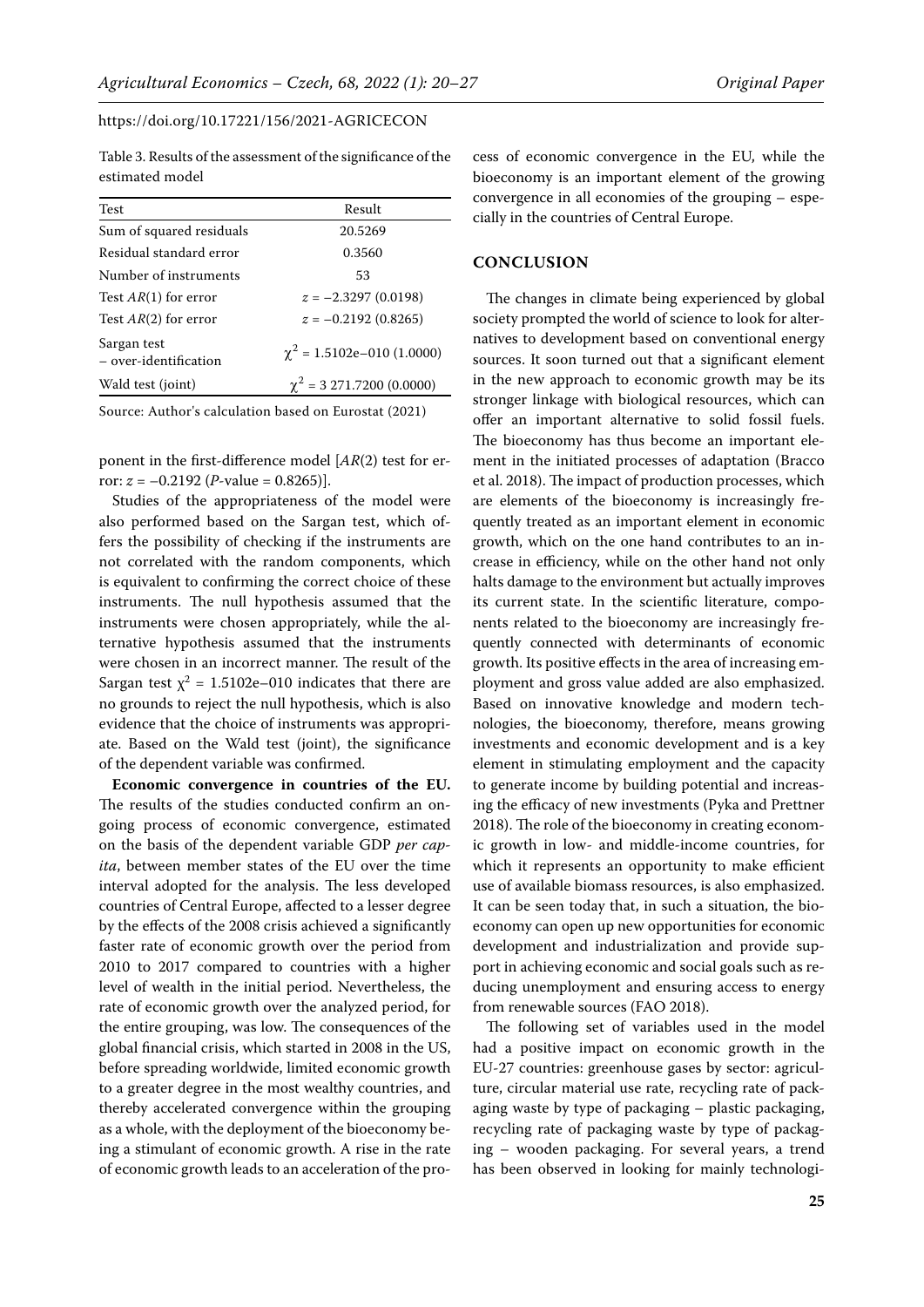# cal solutions in the field of bioeconomy and the development of the circular economy. Beneficial changes in economic growth, brought about by the growing use of materials in a closed loop, as well as the recycling of plastic packaging and wooden packaging, result from the benefits of re-using waste. There are also positive changes related to the creation of new jobs and the impact of demand factors on the acceleration of the rate of economic growth, increasing technological innovation and development of the R&D sector. In addition, it is worth emphasizing that the deployment of a circular economy is now becoming a necessity in every country of the EU, due to the strategic directions of development of the grouping and the implemented policies.

Three variables were shown to have a negative impact on economic growth, namely: recycling rate of municipal waste, recycling rate of e-waste, trade-in recyclable raw materials – exports extra-EU. Greenhouse gases by sector: agriculture: greenhouse gases (GHG) emissions in agriculture and GDP growth interact and to some extent reinforce each other. This can be presented through the process of increasing society's wealth and greater expenditure, for example, on animal products, which drives the increase in GHG production and emissions, and these changes have been included in the model on the basis of feedback. Circular material use rate, recycling rate of packaging plastic packaging and wooden packaging: these new areas of economic development and the ongoing transformation from an economy based on nonrenewable resources towards circular material use are slowly becoming the driving force of many European economies, leading to their greater competitiveness and dynamic development. Recycling rate of municipal waste, recycling rate of e-waste: on the other hand, the recycling rates (in particular the municipality waste and e-waste) are so low that the demand for recycling of these products is much higher than the current level of response in this area, which generates high costs and negatively affects the economic development. The solution is to introduce municipality waste and e-waste processing on a much larger scale. A similar situation is noticeable in international trade, especially in the export of materials that can be recycled, which again generates high costs and creates a moral dilemma.

This is a result of the relatively low level of these indicators in individual countries of the EU. Although numerous studies are constantly being carried out on the use of municipal waste, the degree of deployment of these

## https://doi.org/10.17221/156/2021-AGRICECON

solutions is still insufficient, and, due to the small scale of their deployment, the costs are very high. A similar situation can be seen in the case of recycling e-waste. It is estimated that only one third of all e-waste is recycled in the EU. The low level of re-use of waste of this type is a sign of inefficiency and has an unfavorable impact on the economy. Trade-in raw materials for recycling, and especially exports, is not highly advanced. Every country produces huge amounts of raw material of its own (waste), that can be re-used, thus making it difficult to find a consignee. Moreover, highly developed economies pay to be able to export and dispose of e-waste. On the basis of the studies conducted, the stated research theses were positively verified. When analyzing the results of an estimation obtained by employing a dynamic panel model using the two-stage GMM taking into consideration time variables with the dependent variable GDP *per capita*, it was shown that in the years following the global financial crisis, there was a process of economic convergence between EU countries, in which factors related to the dynamic development of the bioeconomy became an important element. The work also points to the significant impact of determinants resulting directly from the deployment of the bioeconomy on economic growth and the economic structure of the analyzed area of countries of the EU.

# **REFERENCES**

- Arellano M., Bond S. (1991). Some tests of specification for panel data: Monte Carlo evidence and an application to employment equations. The Review of Economic Studies, 58: 277–297.
- Baltagi B. (1995): Econometric Analysis of Panel Data. Chichester, United Kingdom, John Wiley & Sons: 130.
- Bedla D., Szarek J. (2020): Bioeconomy. Social, Institutional and Production Aspects. Tyniec, Poland, Benedictine Publishing House Tyniec: 35–56.
- Bracco S. (2016): The Economics of Biofuels: The Impact of EU Bioenergy Policy on Agricultural Markets and Land Grabbing in Africa. Abingdon-on-Thames, United Kingdom, Routledge: 44–84.
- Bracco S., Calicioglu O., Gomez San Juan M., Flammini A. (2018): Assessing the contribution of bioeconomy to the total economy: A review of national frameworks. Sustainability, 10: 1698.
- Bugge M.M., Hansen T., Klitkou A. (2016): What is the bioeconomy? A review of the literature. Sustainability, 8: 691.
- Dias G.M., Ayer N.W., Kariyapperuma K., Thevathasan N., Gordon A., Sidders D., Johannesson G.H. (2017): Life cycle